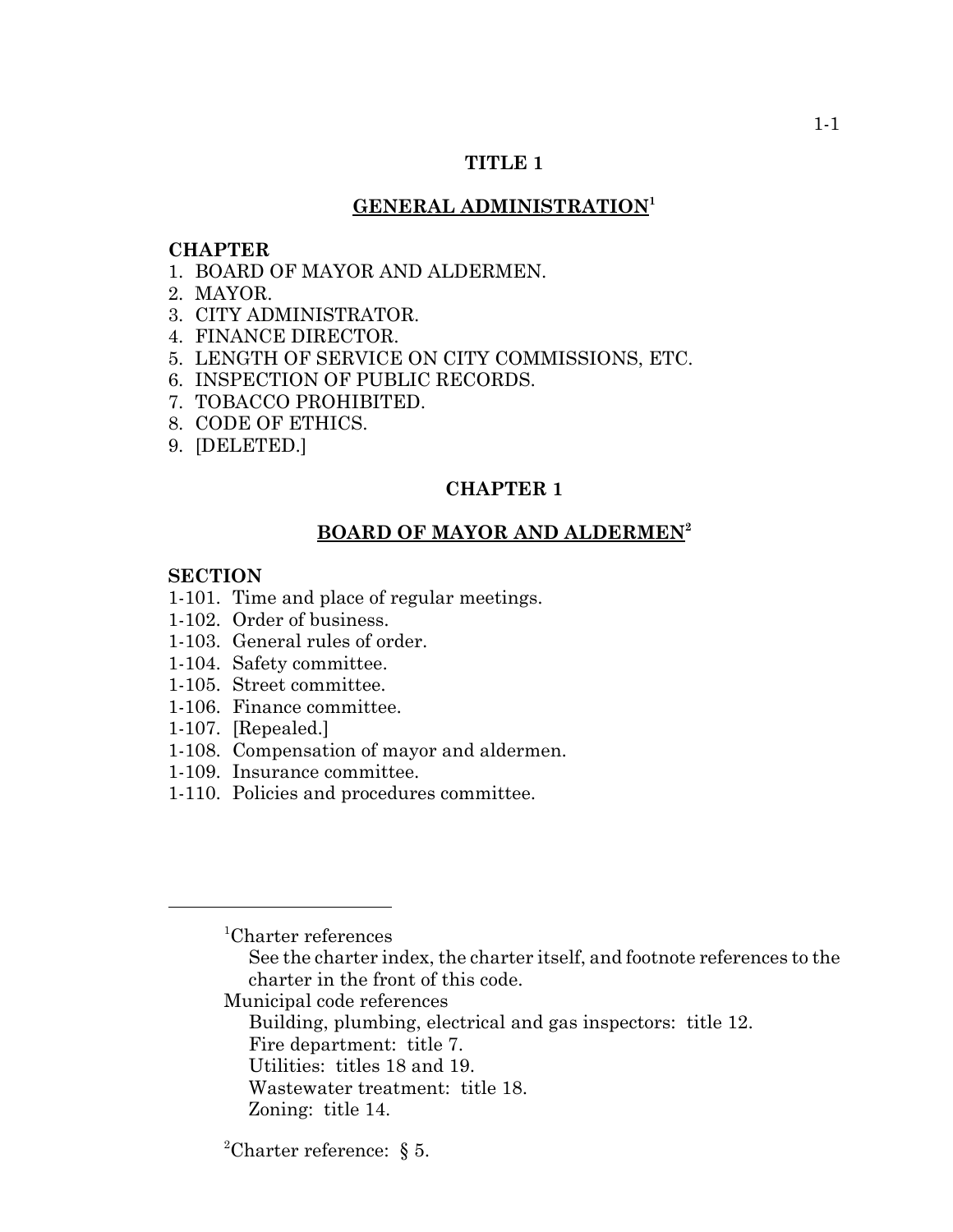**1-101. Time and place of regular meetings**. The board of mayor and aldermen shall hold regular monthly meetings at 6:30 P.M. on the first and third Tuesday of each month at the city hall. (1972 Code, § 1-101)

**1-102. Order of business**. At each meeting of the board of mayor and aldermen, the following regular order of business shall be observed unless dispensed with by a majority vote of the members present:

- (1) Call to order by the mayor.
- (2) Roll call by the finance director.

(3) Reading of minutes of the previous meeting by the finance director and approval or correction.

- (4) Grievances from citizens.
- (5) Communications from the mayor.
- (6) Reports from committees, aldermen, and other officers.
- (7) Old business.
- (8) New business.
- (9) Adjournment. (1972 Code, § 1-102, as amended by Ord. #808, Jan.

1998)

**1-103. General rules of order**. The rules of order and parliamentary procedure contained in Robert's Rules of Order, Newly Revised, shall govern the transaction of business by and before the board of mayor and aldermen at its meetings in all cases to which they are applicable and in which they are not inconsistent with provisions of the charter or this code. (1972 Code, § 1-103, modified)

**1-104. Safety committee**. There is hereby created a committee to be known as the "safety committee" consisting of three (3) aldermen. The mayor shall be an ex officio member. The committee's duties shall be to have general supervision of the police department, fire department, codes and health department and other safety agencies of the City of Manchester pursuant to the policies set forth by the board of mayor and aldermen.

The three (3) members of the safety committee shall be elected by the board of mayor and aldermen who shall further designate one (1) of the members so elected as chairman of the committee. The election shall be made at the first regular meeting in September of each year by the board of mayor and aldermen.

The safety committee shall be charged with preparing, studying, and recommending to the board of mayor and aldermen all necessary traffic and parking rules and regulations. The committee shall from time to time recommend such changes as are necessary in the interest of safety and the protection of lives and property. The committee shall report to the board of mayor and aldermen from time to time on the condition of the police department, fire department, codes and health department and other safety agencies of the city.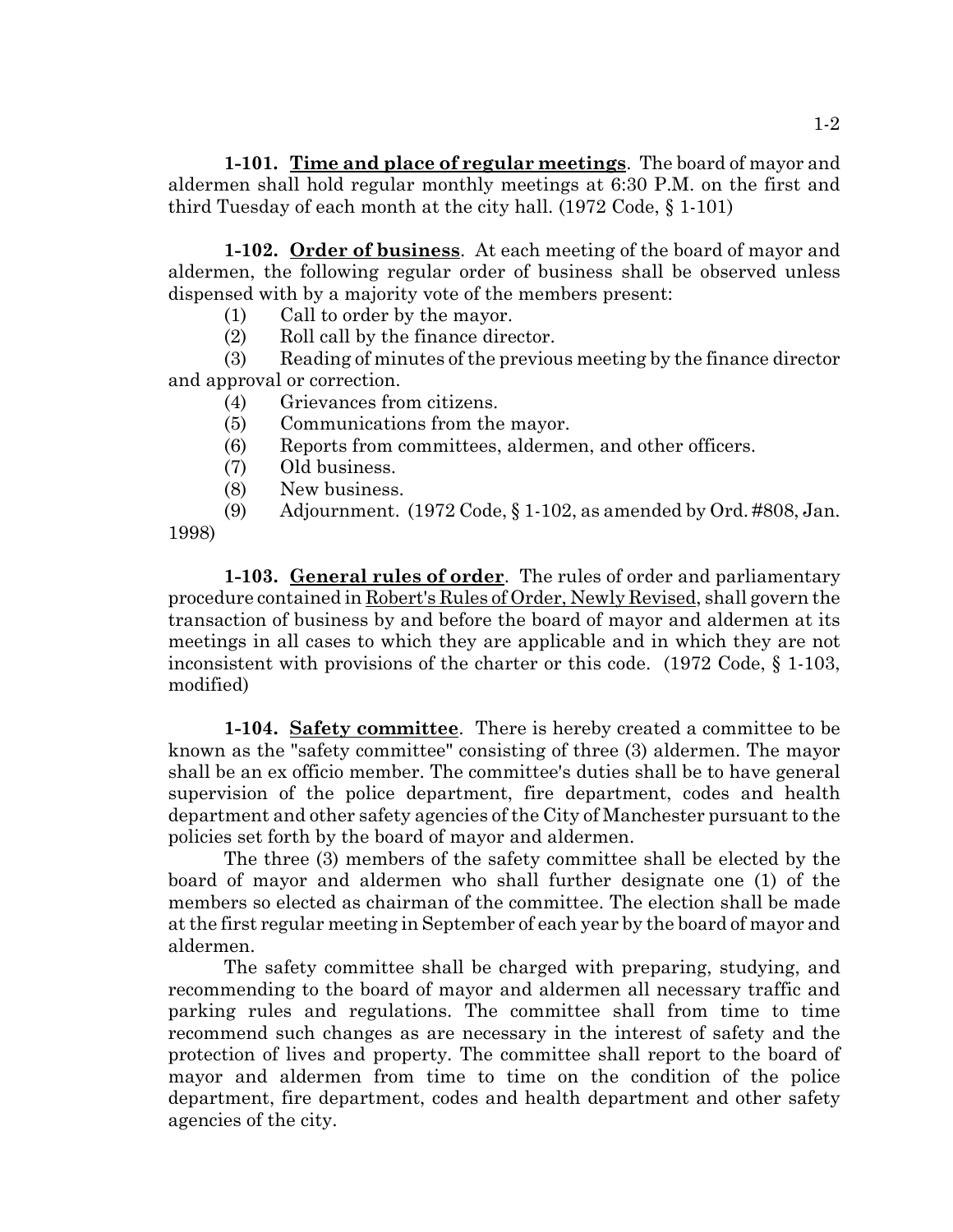Nothing contained herein shall be construed to be in derogation of the executive duties and powers of the mayor as granted under the charter of the city. (1972 Code, § 1-104, as amended by Ord. #889, July 2000, Ord. #986, May 2002, and Ord. #1003, Aug. 2002)

**1-105. Street committee**. There is hereby created a street committee to be composed of three (3) aldermen with the mayor as an ex officio member. The members of the street committee shall be appointed at the same time, appointed and organized in the same manner, and for the same term as provided in § 1-104 for members of the safety committee. The street committee shall handle all matters relating to streets, drainage, refuse and street lights in the same manner as the safety committee handles matters relating to safety agencies of the city. (1972 Code, § 1-105, as amended by Ord. #1362, March 2013)

**1-106. Finance committee**. There is hereby created a finance committee to be composed of three (3) aldermen with the mayor as an ex officio member. The members of the finance committee shall be appointed at the same time, appointed and organized in the same manner, and for the same term as provided in § 1-104 for members of the safety committee. The finance committee shall handle all matters relating to finance and information systems in the same manner as the safety committee handles matters relating to safety agencies of the city. (1972 Code, § 1-106, as amended by Ord. #1391, Sept. 2013)

**1-107. [Repealed.]** (1972 Code, § 1-107, as repealed by Ord. #1362, March 2013)

**1-108. Compensation of mayor and aldermen**. The mayor shall be compensated ninety-six hundred dollars (\$9,600.00) per year, payable in equal monthly installments, and the aldermen shall be compensated three thousand dollars (\$3,000.00) per year, payable in equal monthly installments. (1972 Code, § 1-108)

**1-109. Insurance committee**. There is hereby created an insurance committee to be composed of the mayor, the personnel officer, the chairman of the finance committee and the finance director as ex officio members. The members of the insurance committee shall serve concurrently with their terms of office or employment. The insurance committee shall be the final determiner of all appeals involving employee insurance benefits and any other matters pertaining to the Insurance Plan for the City of Manchester. (as added by Ord. #955, Oct. 2001, and amended by Ord. #984, May 2002, and Ord. #1047, Nov. 2003)

**1-110. Policies and procedures committee**. There is established a Policies and Procedures Committee for the City of Manchester. The committee's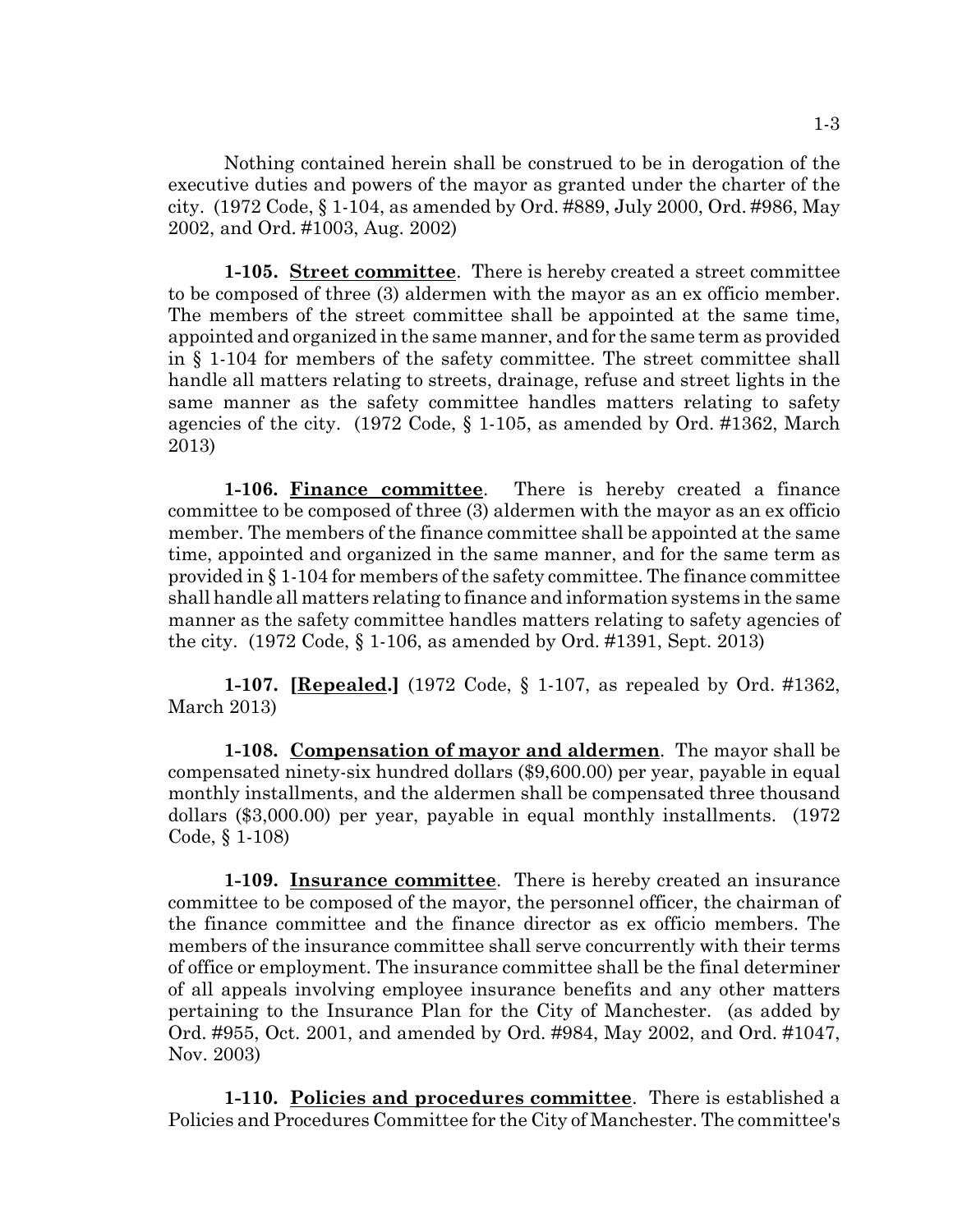membership shall include, as voting members, one (1) member of the board of mayor and aldermen and four (4) residents of the City of Manchester. The term of the alderman appointed to the committee shall be for one (1) year commencing on the first Tuesday of September of each year. The terms of the remaining four (4) voting members (city residents) shall be four (4) years. The initial appointments shall be for staggered terms of four (4), three (3), two (2) and one (1) year(s). The city's human resources director shall be an ex officio member of the committee but shall not be entitled to vote. The committee shall meet monthly. Each September the committee shall select from its members a chairman and secretary. The committee shall adopt its own internal governance rules. The committee shall periodically review all policies and procedures of the city and make recommendations to the board of mayor and aldermen concerning the addition, deletion and/or modifications of policies. These recommendations shall be reported to the board of mayor and aldermen no less frequently than quarterly. (as added by Ord. #1352, Dec. 2012)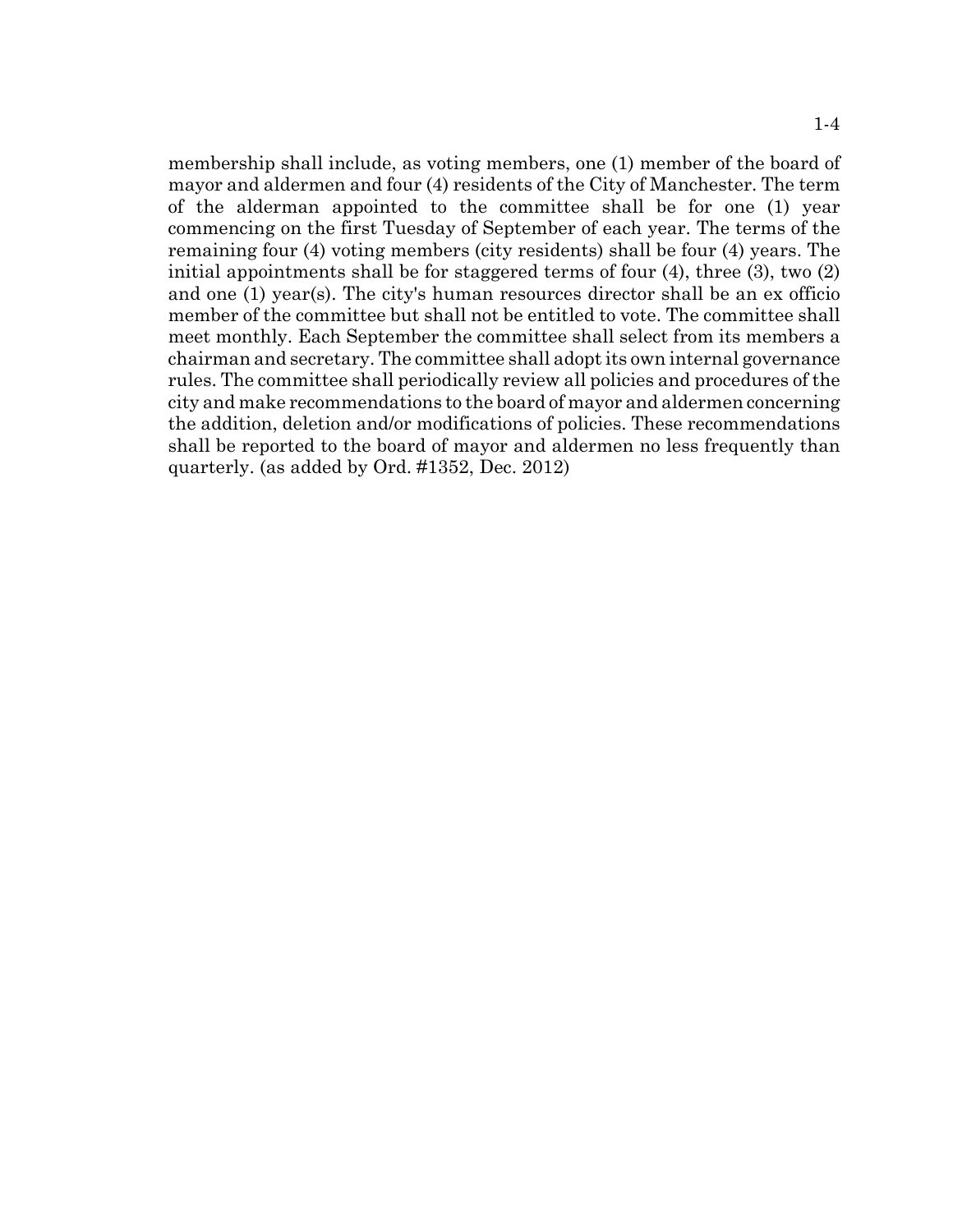# **MAYOR<sup>1</sup>**

# **SECTION**

1-201. General duties.

1-202. Executes city's contracts.

1-203. Authorized to enter "mutual aid interlocal cooperation agreements."

**1-201. General duties**. The mayor shall have general supervision of all affairs of the city and may require such reports from the various officers and employees of the city as he may reasonably deem necessary to carry out his executive duties. (1972 Code, § 1-201, as replaced by Ord. #890, July 2000, and Ord. #980, April 2002)

**1-202. Executes city's contracts**. The mayor shall execute all contracts as authorized by the board of mayor and aldermen. (1972 Code, § 1-202)

**1-203. Authorized to enter "mutual aid interlocal cooperation agreements."** The mayor of the City of Manchester, Tennessee, is authorized and empowered to enter into "mutual aid interlocal cooperation agreements" on behalf of the City of Manchester, Tennessee. (1972 Code, § 1-203)

<sup>&</sup>lt;sup>1</sup>Charter reference:  $\S$  5.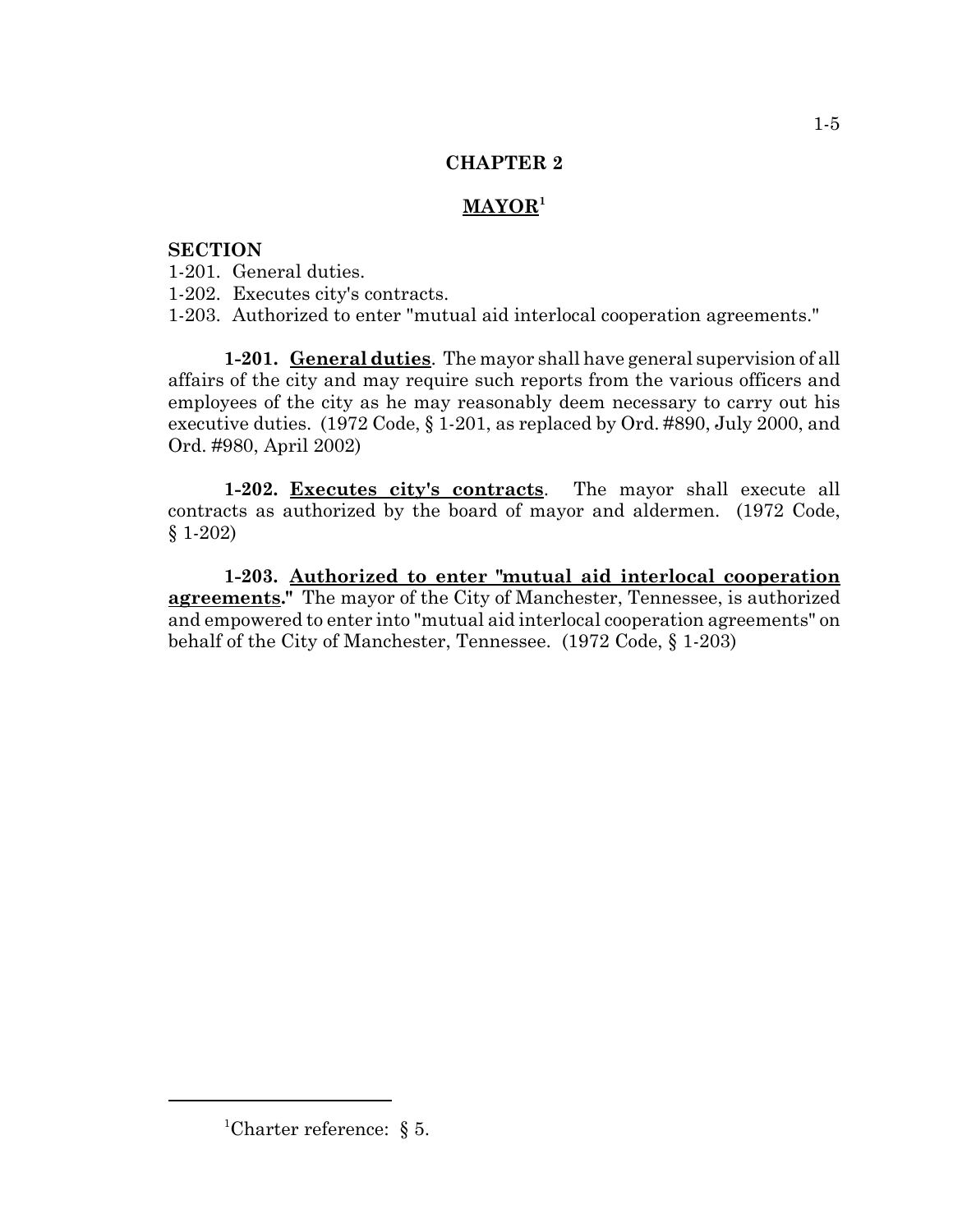## **CITY ADMINISTRATOR**

#### **SECTION**

- 1-301. Position created.
- 1-302. Qualifications and selection.
- 1-303. Tenure and compensation.
- 1-304. Duties.

**1-301. Position created**. There is hereby created the office and official position of city administrator. (1972 Code, § 1-301)

**1-302. Qualifications and selection**. The city administrator shall be a graduate of an accredited college or university with a master's degree in public administration, political science, business administration or a closely related field, and shall have a minimum of five (5) years experience as a city administrator or manager of a public agency or department with related duties, or have an equivalent combination of education and experience. (1972 Code, § 1-302, as replaced by Ord. #887, June 2000)

**1-303. Tenure and compensation**. The city administrator shall be an officer of the city and serve at the will of the board of mayor and aldermen as provided by charter. The board of mayor and aldermen shall determine appropriate employee benefits and compensation of the city administrator. Nothing in this section shall prohibit the board of mayor and aldermen from entering into an employment agreement or contract for the position of city administrator. (1972 Code, § 1-303, as amended by Ord. #752, Dec. 1995)

**1-304. Duties**. The city administrator shall be responsible for the following duties:

(1) Assisting the mayor and city recorder in the preparation and administration of the city budget and development of a five (5) year capital budget plan.

(2) Assisting the mayor, as directed, in overall operation of the city and monitors the performance of all departments with relative to budgets and schedules, recommending corrective action where necessary.

(3) Keeping the board of mayor and alderman informed as to departmental deficiencies specially as they related to financial conditions, budgets, schedules, cost overruns, etc.

(4) Reporting to the board of mayor and aldermen corrective action taken or proposed to bring departments or special projects and outside contracts back under budget, performance to schedule cost containment.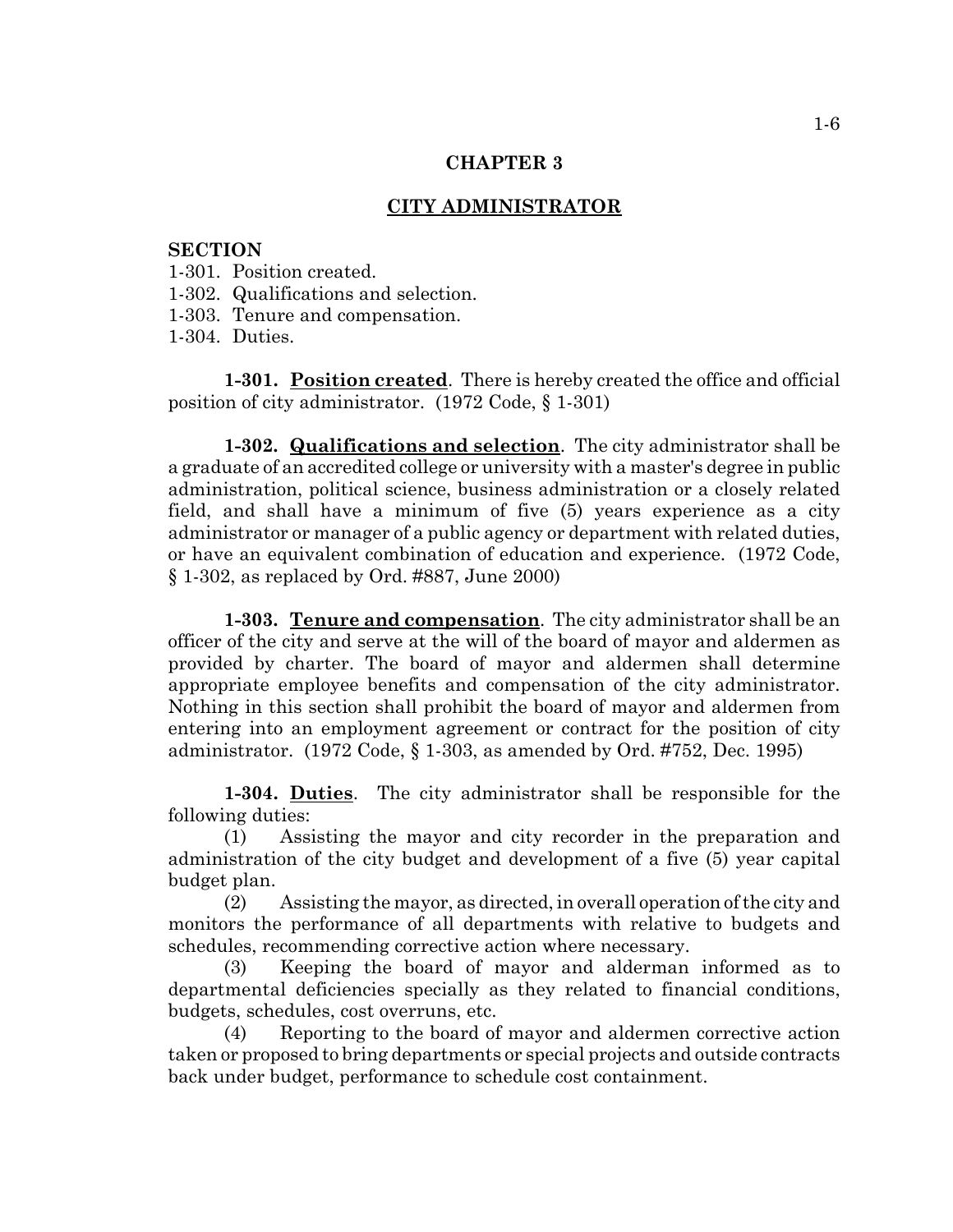(5) Preparing reports, agendas and other information for submission by the mayor to the governing body and various groups as requested by the mayor.

Preparing administrative directives and bulletins and conducts on own initiative or upon request of the mayor analyses of administrative programs and projects confronting city government operations.

(7) Making recommendations to the board for improving the quality and quantity of public services to be rendered by the officers and employees to the citizens of the city.

(8) Coordinating and supervising all day to day administrative activities and operations for each department of the city under the policies of the board.

(9) Serving, consulting, cooperating, and coordinating with committees and work groups, as directed by the board of mayor and aldermen, in the administration of the affairs of the city.

(10) Recommend specific personnel positions, as may be required for needs and operations of the municipality, and proposing personnel policies and procedures for approval of the board.

(11) Administering the personnel policies, rules and regulations as adopted by the board of mayor and aldermen.

(12) Administering and coordinating all federal and/or state grants applied for and received by the city; staying abreast of grant programs and opportunities for future funds.

(13) Acting as purchasing agent for the city in accordance with purchasing policies and procedures as adopted by the board of mayor and aldermen.

(14) Performing such other duties as may from time to time be designated or required by the board of mayor and aldermen.

(15) Evaluate department heads annually each January.

(16) Keeping the board of mayor and aldermen fully advised as to the conditions and needs of the city.

(17) Reporting to the board of mayor and aldermen the condition of all city equipment, buildings and facilities and real estate; making recommendations regarding repairs, replacement and improvements needed.

(18) Making recommendations to the board of mayor and aldermen on policies and procedures for an efficient business-like operation of city government.

(19) Recommending to the board of mayor and aldermen the priority of programs or projects involving public works, public improvements or public safety that should be undertaken by the city.

(20) Working cooperatively with other areas of government including: neighboring cities, counties, state and federal levels, as well as local community groups.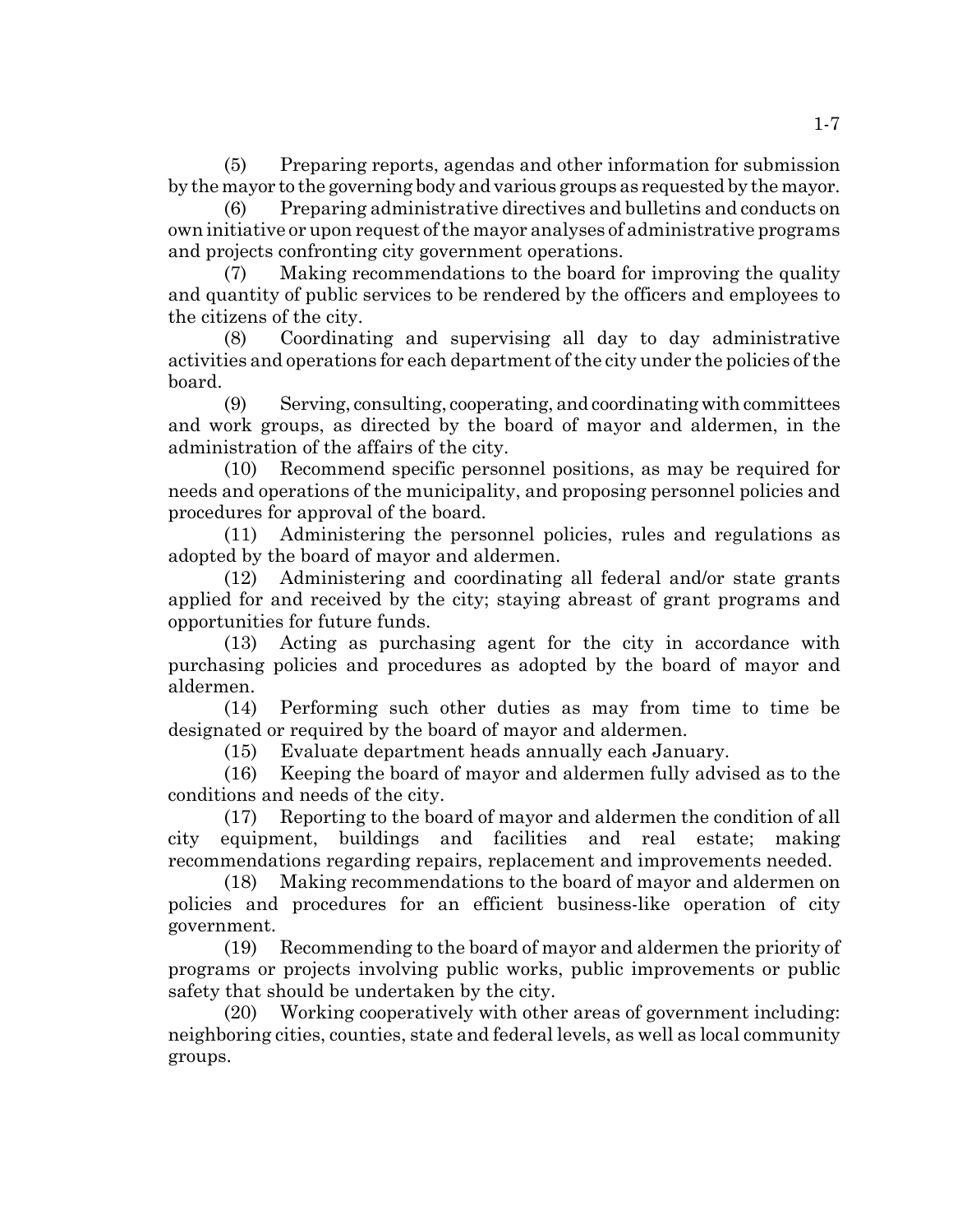(21) Communicating regularly with the governing body, staff and public.

(22) Monitoring and making recommendations when appropriate to the board of mayor and aldermen on new legislative initiatives at the local, state and federal levels.

(23) Working closely with the mayor, chamber of commerce, business, industry, the industrial development board and others to enhance industrial, economic and community development.

(24) Seeing that all laws and ordinances are enforced, and upon knowledge or information of any violation, seeing that prosecutions are initiated in city court.

(25) Making recommendations to the board of mayor and aldermen for department head appointments, promotions, demotions, suspension, transfers or disciplinary procedures.

(26) Making recommendations to the appropriate committees or commissions regarding promoting, demoting, suspending, transferring or disciplining employees who are not department heads.

(27) Attending all meetings of the board of mayor and aldermen, with the right to take part in discussion, but not vote.

(28) Keeping the board of mayor and aldermen advised of the city's financial condition.

(29) Performing other duties as directed by the board of mayor and aldermen. (1972 Code, § 1-304, as amended by Ord. #752, Dec. 1995; and Ord. #858, Oct. 1999; replaced by Ord. #887, June 2000, and Ord. #990, June 2002, and amended by Ord. #1053, March 2004)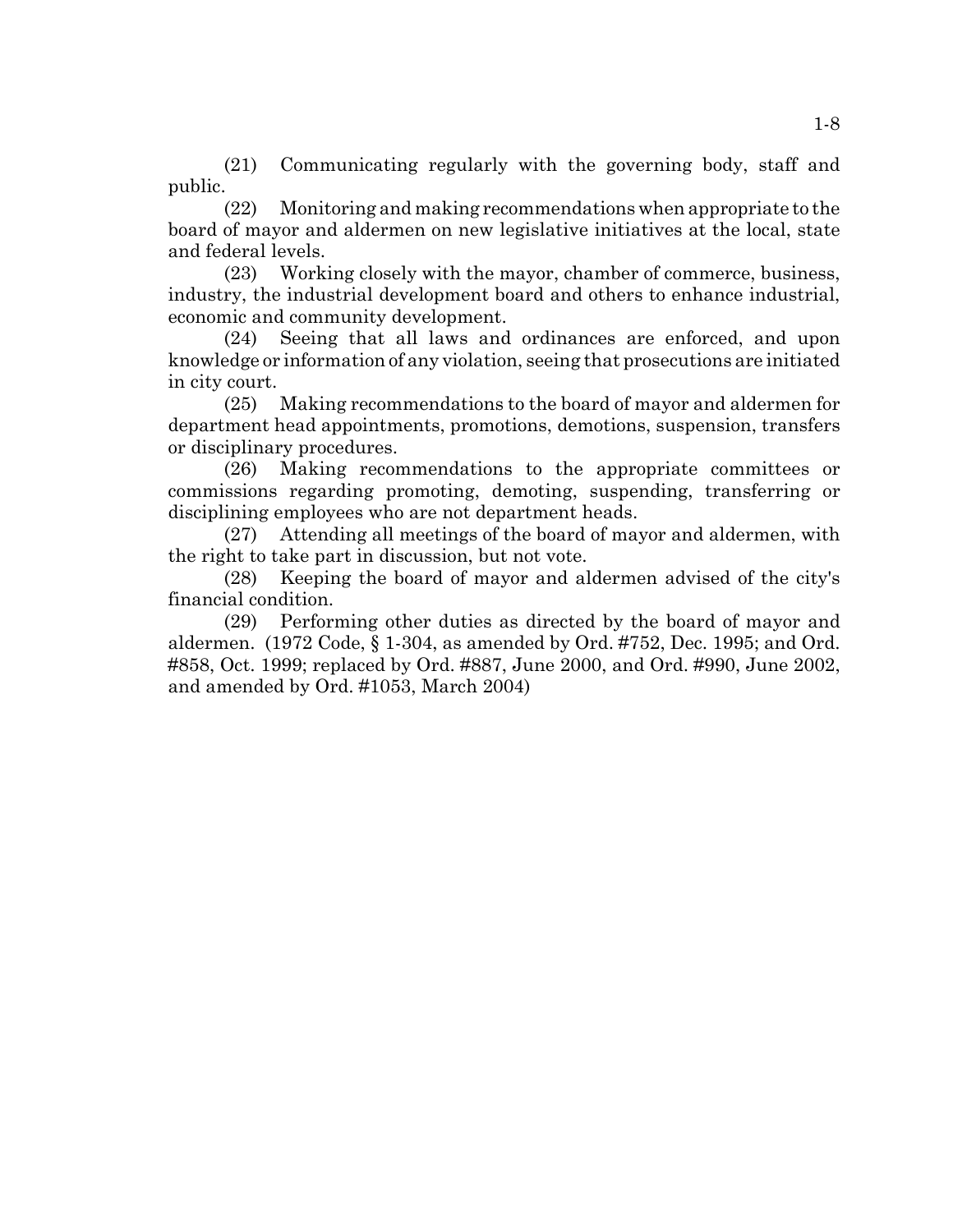# **FINANCE DIRECTOR1**

# **SECTION**

- 1-401. Position created.
- 1-402. Qualifications and selection.
- 1-403. Tenure and compensation.
- 1-404. Duties.

**1-401.** Position created. There is hereby created the office and official position of finance director. (Ord. #776, Dec. 1996)

**1-402. Qualifications and selection**. The finance director shall possess or meet all qualifications required by state law. The board of mayor and aldermen may, by resolution, adopt additional qualifications as it deems advisable. The finance director shall be selected by a majority vote of the entire membership of the board of mayor and aldermen. (Ord. #776, Dec. 1996, as replaced by Ord. #1359, Feb. 2013)

**1-403. Tenure and compensation**. The finance director shall be an officer of the city and serve at the will of the board of mayor and aldermen as provided by charter. The board of mayor and aldermen shall determine appropriate employee benefits and compensation of the finance director. (Ord. #776, Dec. 1996)

**1-404. Duties**. The finance director shall be responsible for the following duties:

(1) Assisting the city administrator in the preparation and administration of the city budget and development of a five (5) year capital budget plan.

(2) Assisting the city administrator, as directed, in overall operation of all departments budget activities and schedules, recommending corrective action as necessary.

(3) Keeping the city administrator informed as to departmental deficiencies as they relate to departmental financial conditions, budgets, schedules, cost overruns, etc.

(4) Preparing reports, agendas and other information for submission to the city administrator.

<sup>&</sup>lt;sup>1</sup>Charter reference:  $\S 11$ .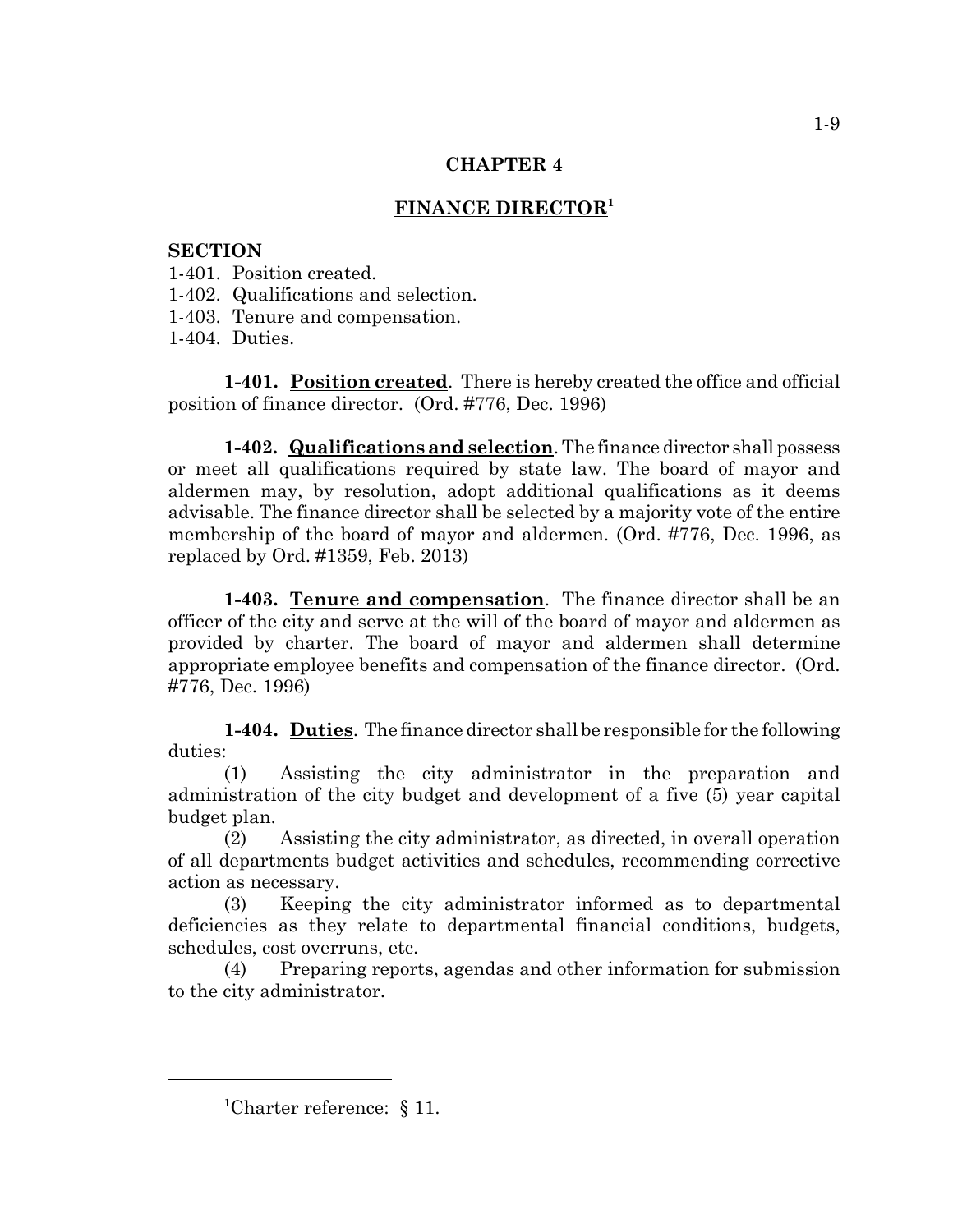(5) Preparing budget directives and bulletins and conducting on his own initiative or upon the request of the city administrator analyses of financial programs and their impact on the financial condition of the city.

(6) Coordinating and supervising all day to day financial activities and operations for each department of the city under the policies of the municipality.

(7) Plan, develop, implement and manage the municipal accounting and record keeping system and procedures to ensure the accurate and effective accounting of funds, including responsibility for purchasing, budgeting, cash disbursements, payroll, petty cash, bonds and interest, federal and state aid, drug funds, capital projects, escrow accounts, checks, bank transfers and other.

(8) Manage cash control systems to ensure that all available city revenue is collected and protected.

(9) Manage cash flow to ensure that the city can meet normal financial operational obligations.

(10) Analyze the financial abilities of the city and prevailing market conditions and advise the board of mayor and aldermen on appropriate methods to finance capital improvements by issuing bonds, borrowing money and/or using other financial reserves.

(11) Overseeing all accounting and auditing methods, procedures and financial transactions to ensure the compliance with appropriate procedures.

(12) Evaluating available insurance and risk management coverages to recommend and obtain suitable routine and catastrophic protection for the city. (Ord. #776, Dec. 1996)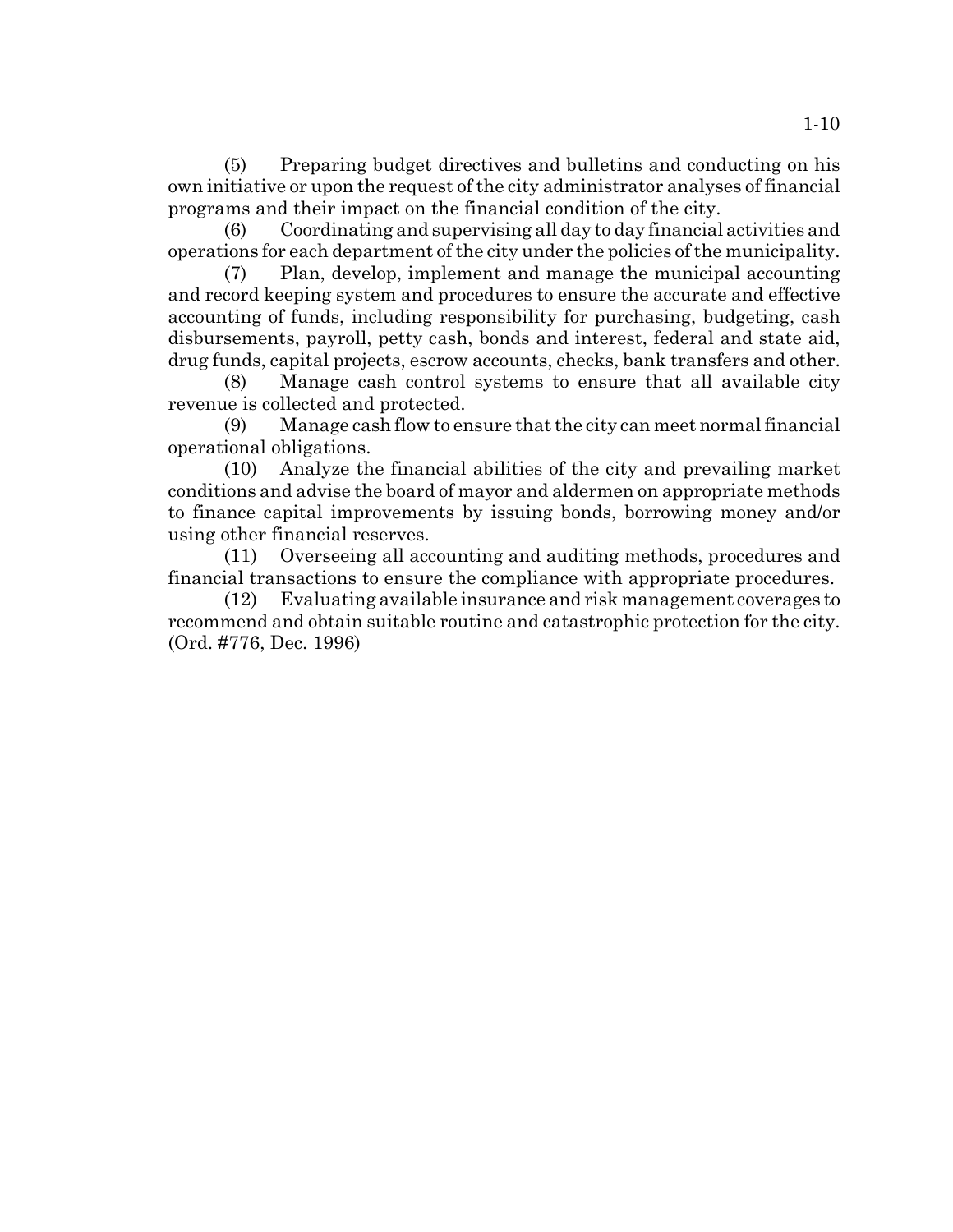# **LENGTH OF SERVICE ON CITY COMMISSIONS, ETC.<sup>1</sup>**

#### **SECTION**

1-501. Service on more than one commission, committee or board. 1-502. Citizen application forms.

**1-501. Service on more than one commission, committee or board**. No person other than a member of the Manchester board of mayor and aldermen shall serve concurrently on more than one commission, committee, or board, with the exception that any person now serving on more than one commission, committee, or board may continue service until present terms expire. (1972 Code, § 1-2104, as renumbered by Ord. #963, Dec. 2001)

**1-502. Citizen application forms**. Citizens requesting appointment to city commissions, committees, or boards shall fill out an application form, approved by the board of mayor and aldermen and available from the finance director. The completed form shall be kept on file with the finance director and shall be reviewed by the board of mayor and aldermen before filling vacancies on any commission, committee or board. All applicants shall be given a fair and equal consideration for appointment. Completed form shall be kept on file for 2 years from date on application. At the time any vacancy occurs on any city commission, committee or board, copies of all applications currently on file for a position on the commission, committee or board where the vacancy has occurred shall be provided to each member of the board of mayor and aldermen. (1972 Code, § 1-2105, as amended by Ord. #808, Jan. 1998, renumbered by Ord. #963, Dec. 2001, and amended by Ord. #1340, Oct. 2012)

<sup>&</sup>lt;sup>1</sup>Ord. #963, Dec. 2001 repealed §§ 1-501--1-503 which regulated the length of service on city commissioners, committees, and boards; and renumbered the remaining sections of the chapter.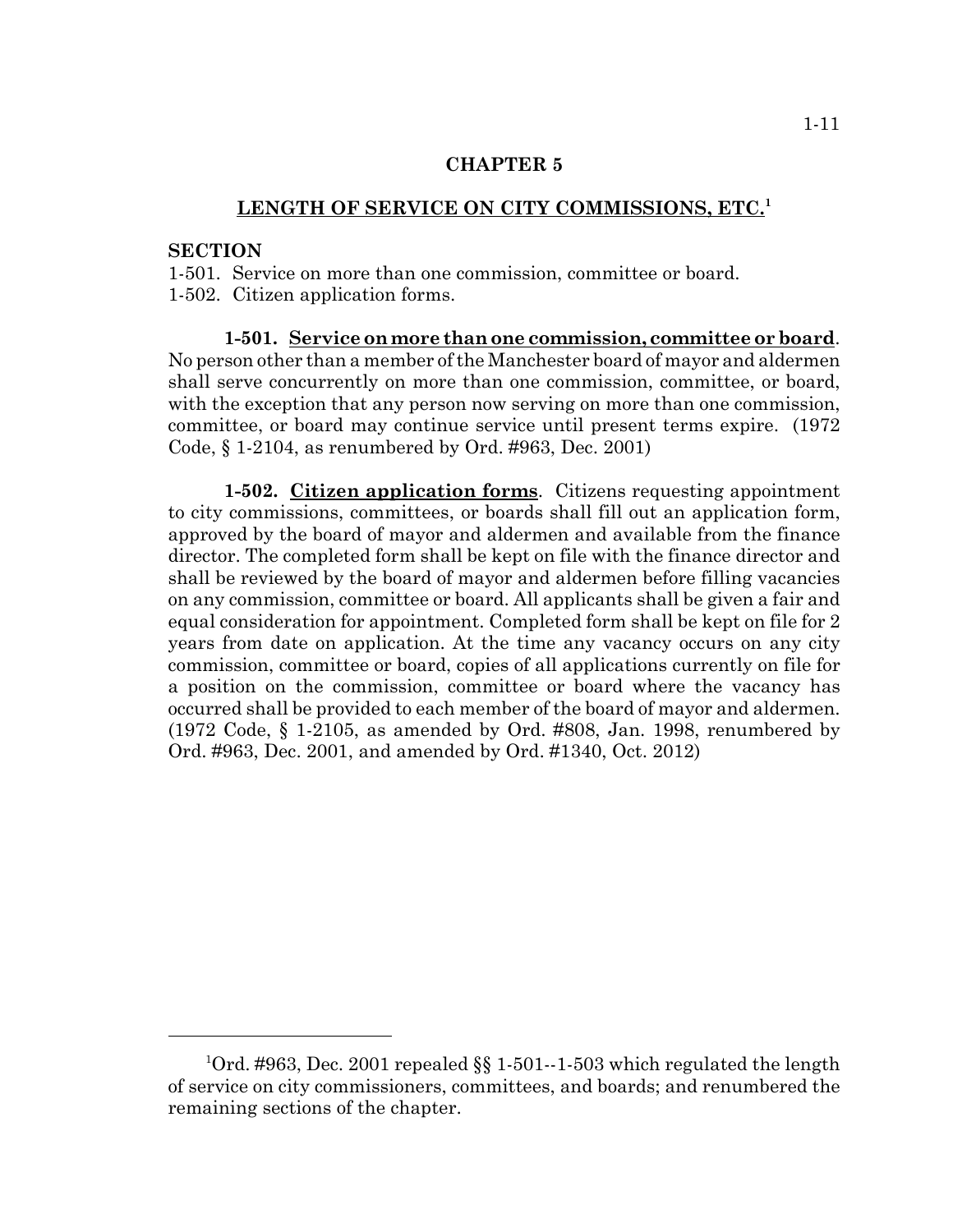## **INSPECTION OF PUBLIC RECORDS**

#### **SECTION**

1-601. Procedure for accessing and copying public records.

1-602. Schedule of reasonable charges.

1-603. Labor charges.

1-604. Charges for aggregated requests.

**1-601. Procedure for accessing and copying public records**. In order to protect the integrity and organization of public records with respect to the manner in which those records are inspected or copied, the following procedures must be followed:

(1) All inspections shall be under the supervision of employees of the City of Manchester and copying of records shall be performed by employees of the City of Manchester.

(2) Requests for inspection or copying of records shall be made in writing on a form provided by the City of Manchester.

(3) The request for inspection or copying shall be completed by the person requesting the record, and the city may require or demand reasonable identification of the person making that request.

(4) Hours for making requests for inspection or copying records shall be the regular office hours for city hall.

(5) The cost of copying records shall be as follows:

| (a) Accident, policy or fire reports $\dots \dots \dots \dots \dots$ \$5.00 |  |
|-----------------------------------------------------------------------------|--|
|                                                                             |  |

|--|--|

(c) All other documents, per page  $\dots \dots \dots \dots \dots$  .25

(6) Removal of original records from city hall is prohibited. (Ord. #798, Oct. 1997)

**1-602. Schedule of reasonable charges.** (1) For each 8 1/2" x 11" or 8 1/2" x 14" black and white copy - \$0.15 per page; for each 8 1/2" x 11" or 8 1/2" x 14" color copy - \$0.50 per page. If front and back copies are produced, charges for two (2) separate pages are imposed.

(2) A requestor may request that a color record be copied in black and white. In that event, the black and white charges apply.

(3) For copies produced in other media, the city shall charge its actual cost in preparing the copies.

(4) For documents produced on flash drives or other storage devices, the actual out-of-pocket cost of the storage device shall be charged. These devices must be provided by the city. The requester is not permitted to attach any electronic device to city equipment.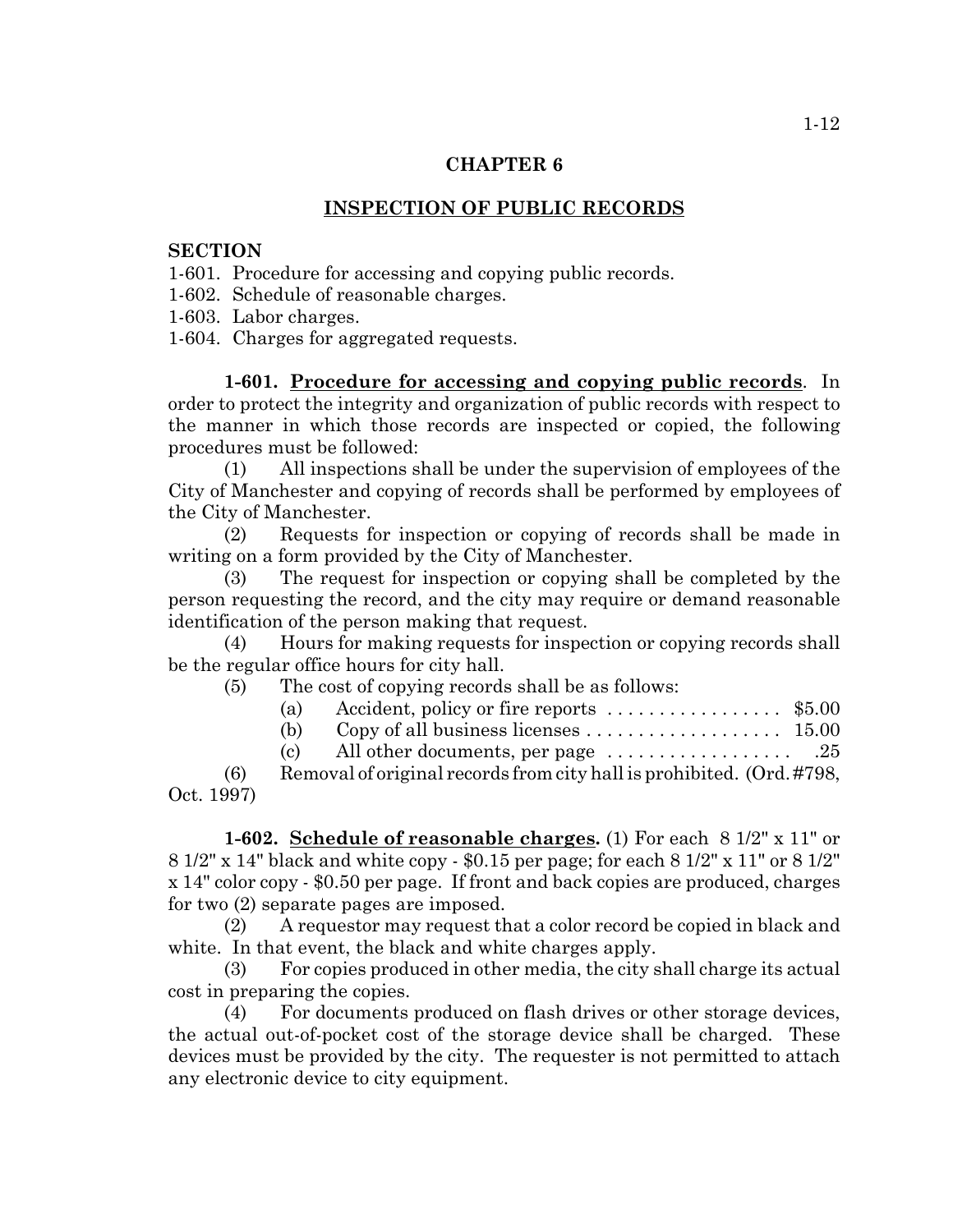(5) In the event a record must be printed to be redacted, the per page charges set forth above apply regardless of the format in which the records are ultimately delivered.

(6) If a requestor chooses not to personally retrieve records and the actual cost of delivering the copies, in addition to any other permitted charges, have been paid by the requestor or otherwise waived pursuant to the public records policy, then the city is obligated to deliver the copies via USPS First-Class Mail. It is within the discretion of the city to agree to deliver copies of records through other means, including electronically and to assess the costs related to such delivery.

(7) If it is not practicable or feasible for the city to produce copies internally, the city may use an outside vendor and charge the costs to the requestor.

(8) If the city is assessed a charge to retrieve requested records from archives or any other entity having possession of requested records, the city may recover from the requestor the costs assessed for retrieval. (as added by Ord. #1535, June 2017)

**1-603. Labor charges.** The city will attempt to use the employee paid at the lowest practicable hourly wage to fulfill public records requests for copies consistent with fulfilling its duties to produce documents subject to disclosure; redact appropriate information and keep confidential that information made confidential by statute.

(1) "Labor" is the time (in hours) reasonably necessary to produce requested records, including the time spent locating, retrieving, reviewing, redacting and reproducing records.

(2) "Labor threshold" is the first (1st) hour of labor reasonably necessary to produce requested material(s).

(3) Charges are made for all labor exceeding the threshold. For the purpose of calculation of labor, the city may aggregate multiple or frequent requests made by a single requestor or multiple requestors if the city determines they are acting in concert with each other or as the agents of another person, entity or organization.

(4) Aggregation shall be applied to four (4) or more requests in each calendar month. This is the "aggregation threshold."

(5) Aggregation shall be applied to all requests made to the city, which encompasses all of its departments, committees, boards and commissions. (as added by Ord. #1535, June 2017)

**1-604. Charges for aggregated requests.** (1) Once a requestor reaches the aggregation threshold, the records custodian is no longer required to deduct the labor threshold set forth in the schedule of reasonable charges or any other minimum charge per request threshold that would ordinarily be waived.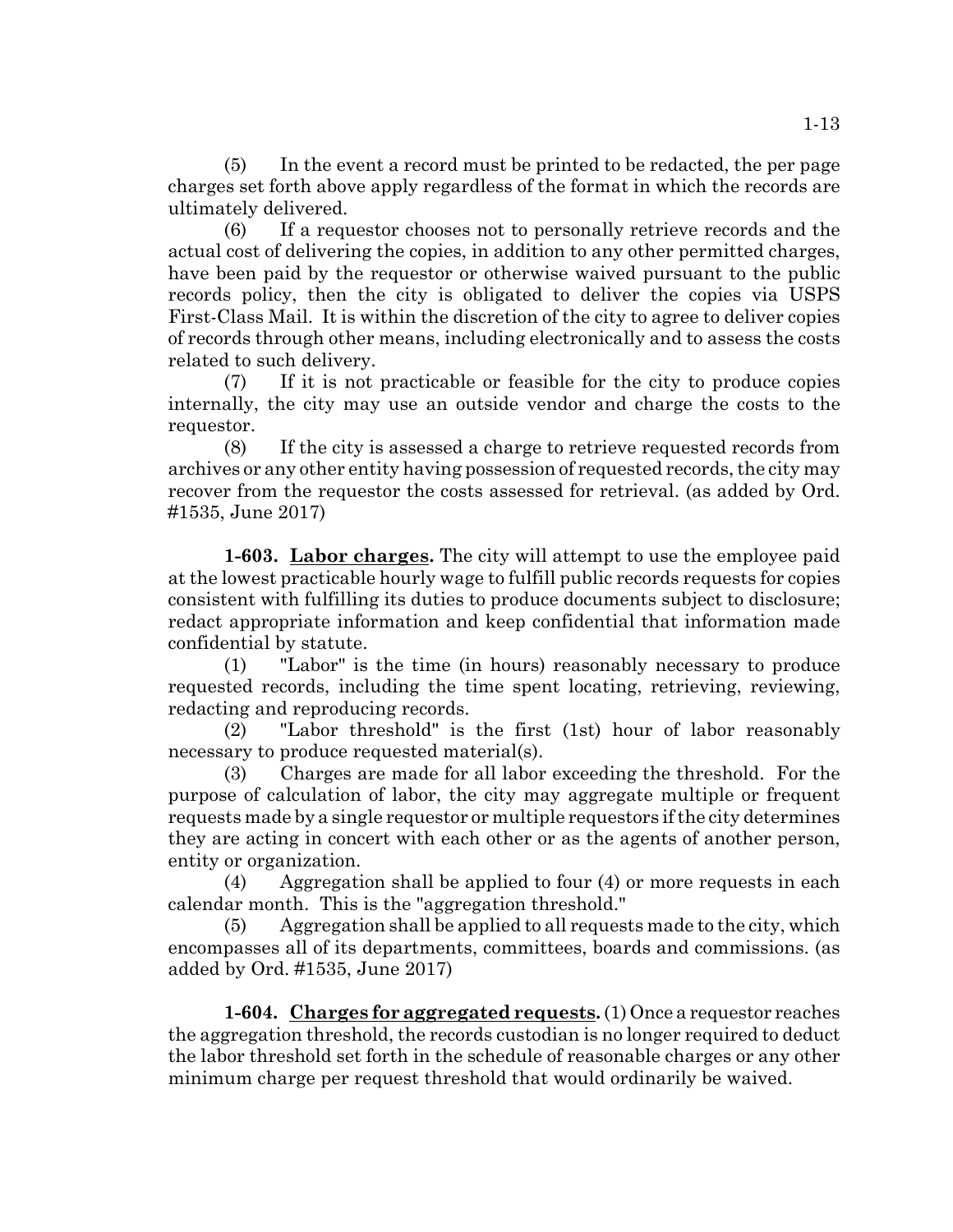(2) When the aggregation threshold is met, a records custodian choosing to aggregate requests must inform the requestor(s) of the determination to aggregate and of the right of the requestor(s) to appeal the records custodian's decision to aggregate to the OORC.

(3) Requests for current records that are routinely released and readily accessible, such as agendas or meeting minutes, are exempt from this policy.

(4) Disputes regarding aggregation shall be brought to the OORC.

(5) The city's records custodian may in his or her discretion waive charges for de minimis requests, those involving little time and/or fewer than ten (10) pages.

(6) No records shall be delivered until all charges (copies, labor, media and mailing) are paid in full.

(7) This schedule shall not apply to charges for records and documents for which a different charge is specified by Tennessee Code, the provisions of which shall control. (as added by Ord. #1535, June 2017)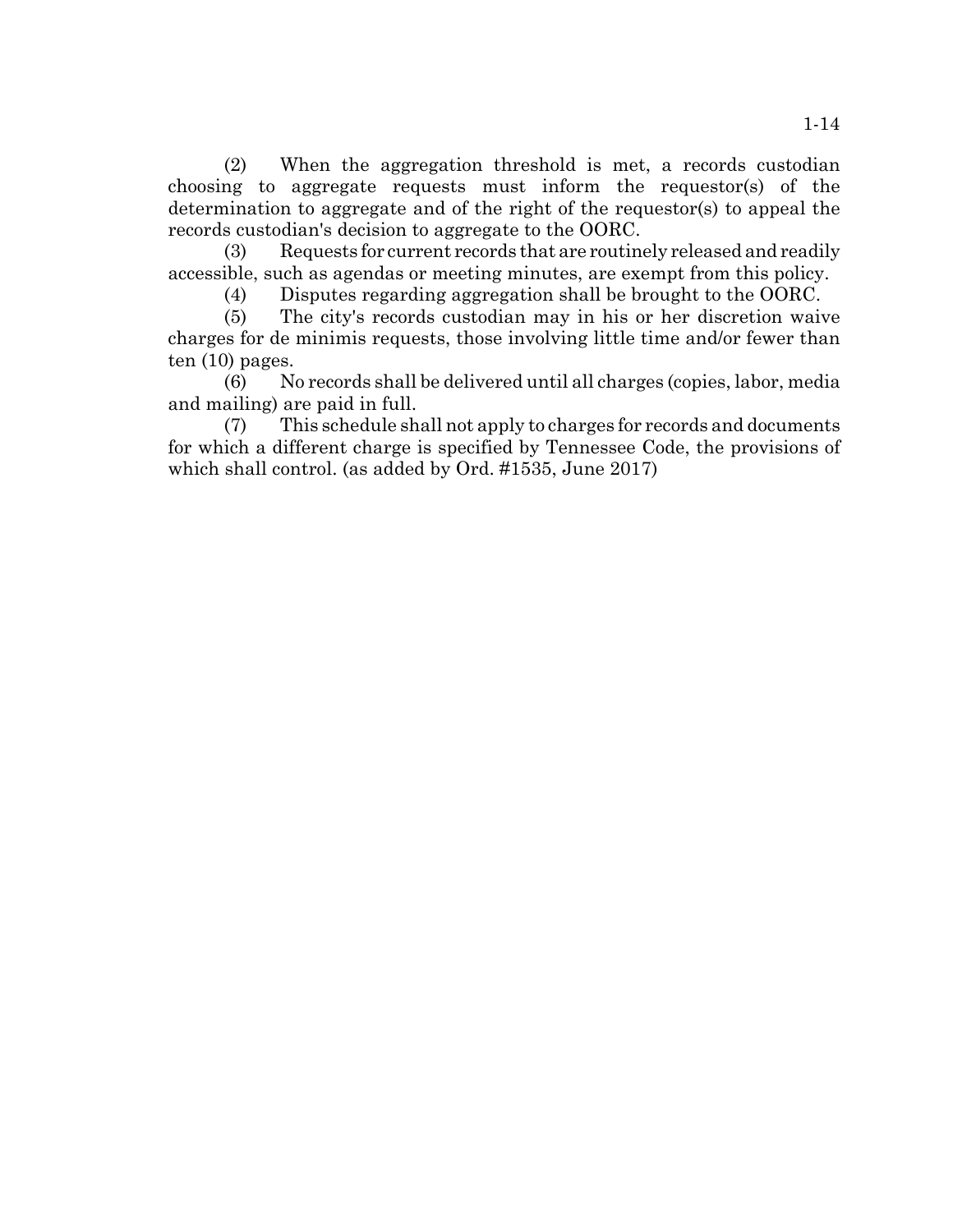## **TOBACCO PROHIBITED**

**SECTION** 1-701. Tobacco prohibited.

**1-701. Tobacco prohibited**. Tobacco use of any kind is prohibited on all City of Manchester property, except in designated smoking areas; however, smokeless tobacco use by employees may be permitted by the respective department heads as long as it is confined to areas such that it does not interfere with the department's purpose.

No tobacco use of any kind is permitted in any city vehicle or enclosed equipment. (as added by Ord. #970, Feb. 2002, and replaced by Ord. #1409, Feb. 2014)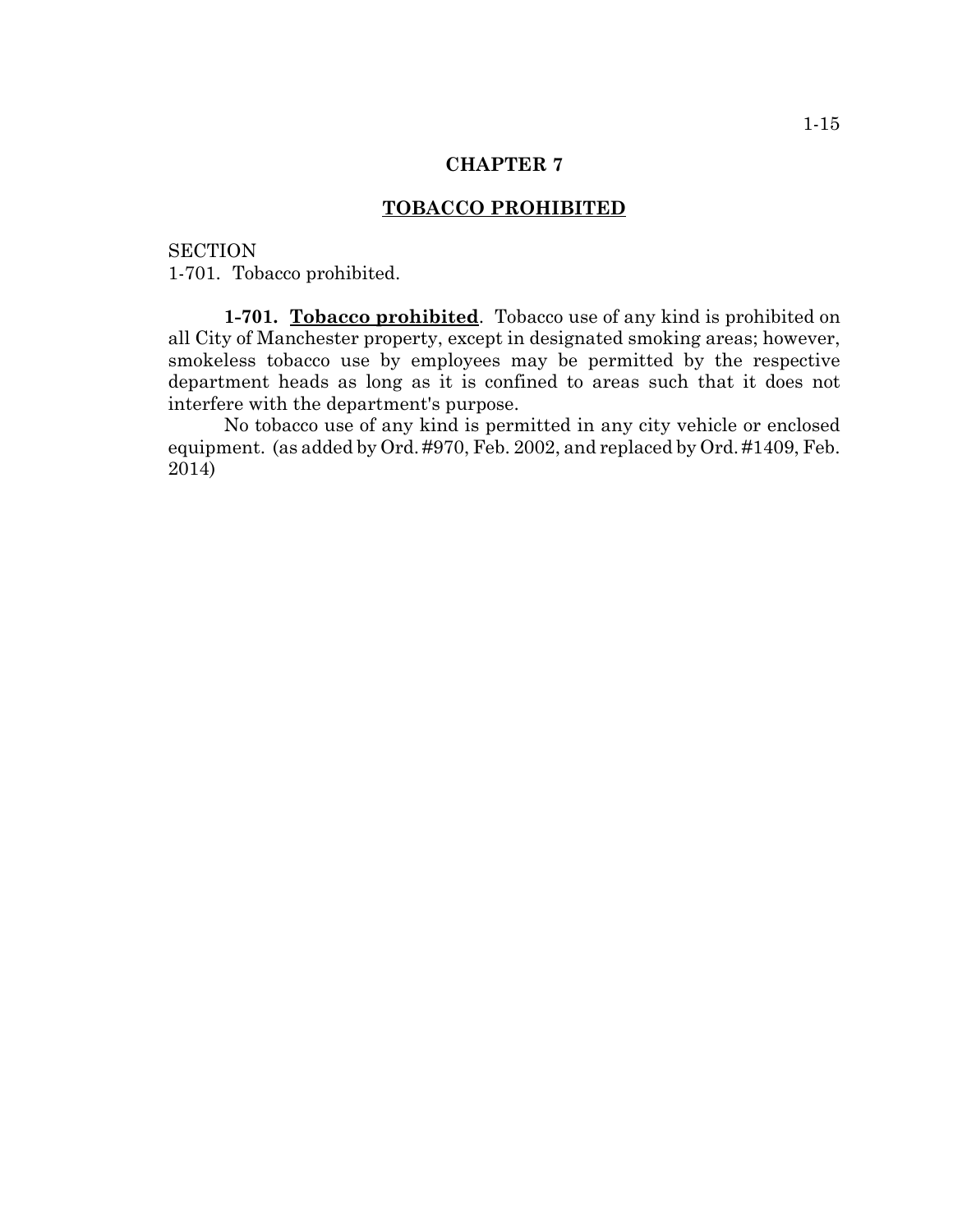# **CODE OF ETHICS**

# **SECTION**

- 1-801. Applicability.
- 1-802. Definition of "personal interest."
- 1-803. Disclosure of personal interest by official with vote.
- 1-804. Disclosure of personal interest in non-voting matters.
- 1-805. Acceptance of gratuities.
- 1-806. Use of information.
- 1-807. Use of municipal time, facilities, etc.
- 1-808. Use of position or authority.
- 1-809. Ethics complaints.
- 1-810. Violations.

**1-801. Applicability**. This chapter is the code of ethics for personnel of the City of Manchester. It applies to all full-time and part-time elected or appointed officials and employees, whether compensated or not, including those of any separate board, commission, committee, authority, corporation, or other instrumentality appointed or created by the City of Manchester. (as added by Ord. #1170, June 2007)

**1-802. Definition of "personal interest**." (1) For purposes of §§ 1-803 and 1-804, "personal interest" means:

(a) Any financial, ownership, or employment interest in the subject of a vote by a municipal board not otherwise regulated by state statutes on conflicts of interests; or

(b) Any financial, ownership, or employment interest in a matter to be regulated or supervised; or

(c) Any such financial, ownership, or employment interest of the official's or employee's immediate family, as defined by § 4-201(18).

(2) The words "employment interest" include a situation in which an official or employee or a designated family member is negotiating possible employment with a person or organization that is the subject of the vote or that is to be regulated or supervised.

(3) In any situation in which a personal interest is also a conflict of interest under state law, the provisions of the state law take precedence over the provisions of this chapter. (as added by Ord. #1170, June 2007)

**1-803. Disclosure of personal interest by official with vote**. An official with the responsibility to vote on a measure shall disclose during the meeting at which the vote takes place, before the vote and so it appears in the minutes, any personal interest that affects or that would lead a reasonable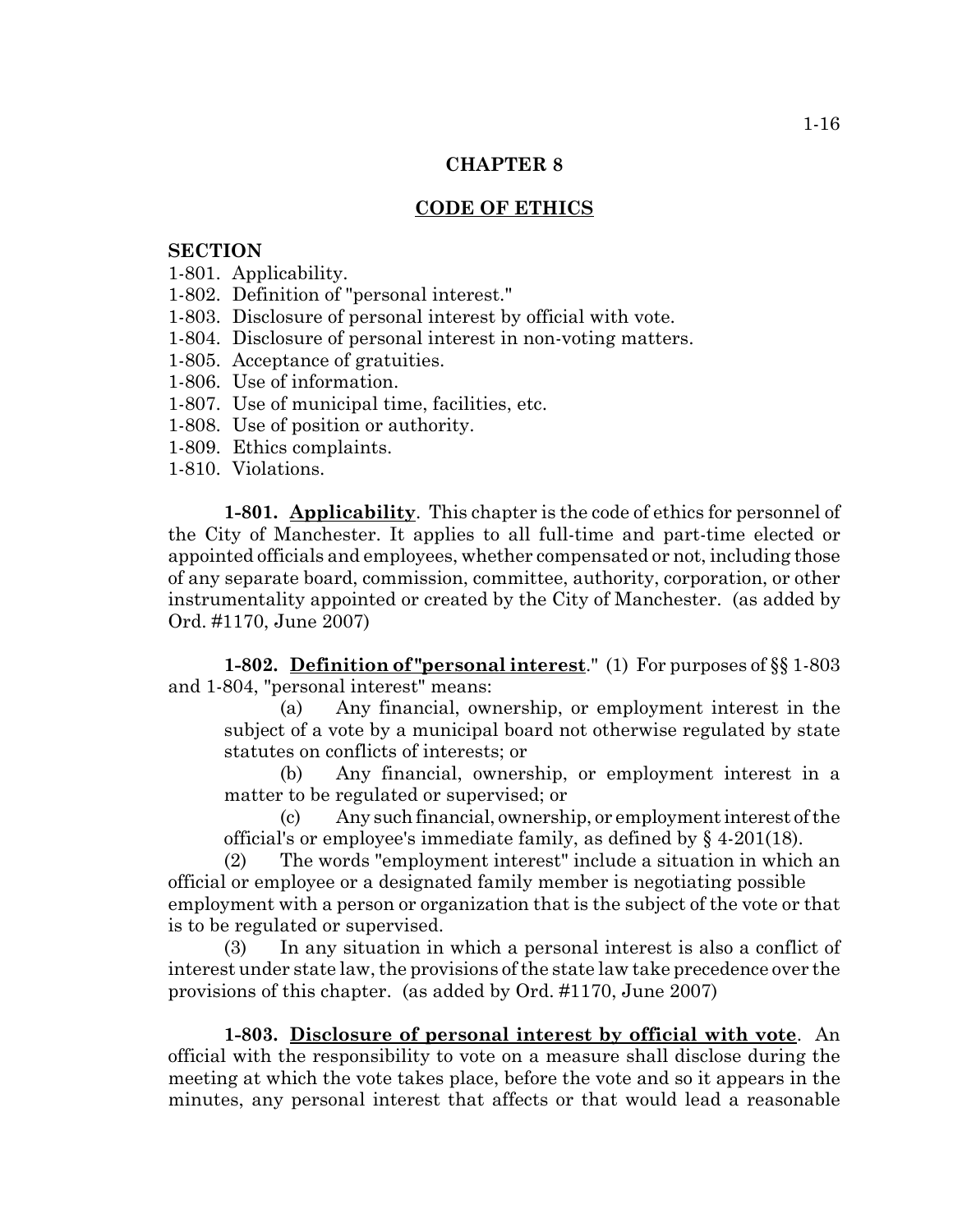person to infer that it affects the official's vote on the measure. In addition, the official may recuse himself from voting on the measure. (as added by Ord. #1170, June 2007)

**1-804. Disclosure of personal interest in non-voting matters**. An official or employee who must exercise discretion relative to any matter, other than casting a vote, and who has a personal interest in the matter that affects or that would lead a reasonable person to infer that it affects the exercise of the discretion shall disclose, before the exercise of the discretion when possible, the interest on a form provided by and filed with the finance director. In addition, the official or employee may, to the extent allowed by law, charter, ordinance, or policy, recuse himself from the exercise of discretion in the matter. (as added by Ord. #1170, June 2007)

**1-805. Acceptance of gratuities**. An officer or employee of the city may not directly accept any money, gift, gratuity, or other consideration or a favor of any kind with a monetary value in excess of one thousand dollars (\$1.000.00) for the performance of an act, or refraining from the performance of an act in the

regular course of his duties which might reasonably be interpreted as an attempt to influence his action, or reward him for past action, in executing municipal business, subject to these exceptions:

(1) Items donated directly to the city or a department of city government that might result in an indirect benefit to an officer or employee (such as Christmas cookies or gifts to give as door prizes) are exempt from this section.

(2) Gifts or gratuities or any other favors with a monetary value of less than twenty-five dollars (\$25.00) are exempt from this section.

(3) Gifts or gratuities or any other favors with a monetary value in excess of twenty-five dollars (\$25.00) but less than one thousand dollars (\$1,000.00) are permitted, but the officer or employee accepting the gift, gratuity or favor must report it in writing to his department head and to the city attorney within twenty-four (24) hours after it is received. (as added by Ord. #1170, June 2007)

**1-806. Use of information**. (1) An official or employee may not disclose any information obtained in his official capacity or position of employment that is made confidential under state or federal law except as authorized by law.

(2) An official or employee may not use or disclose information obtained in his official capacity or position of employment with the intent to result in financial gain for himself or any other person or entity. (as added by Ord. #1170, June 2007)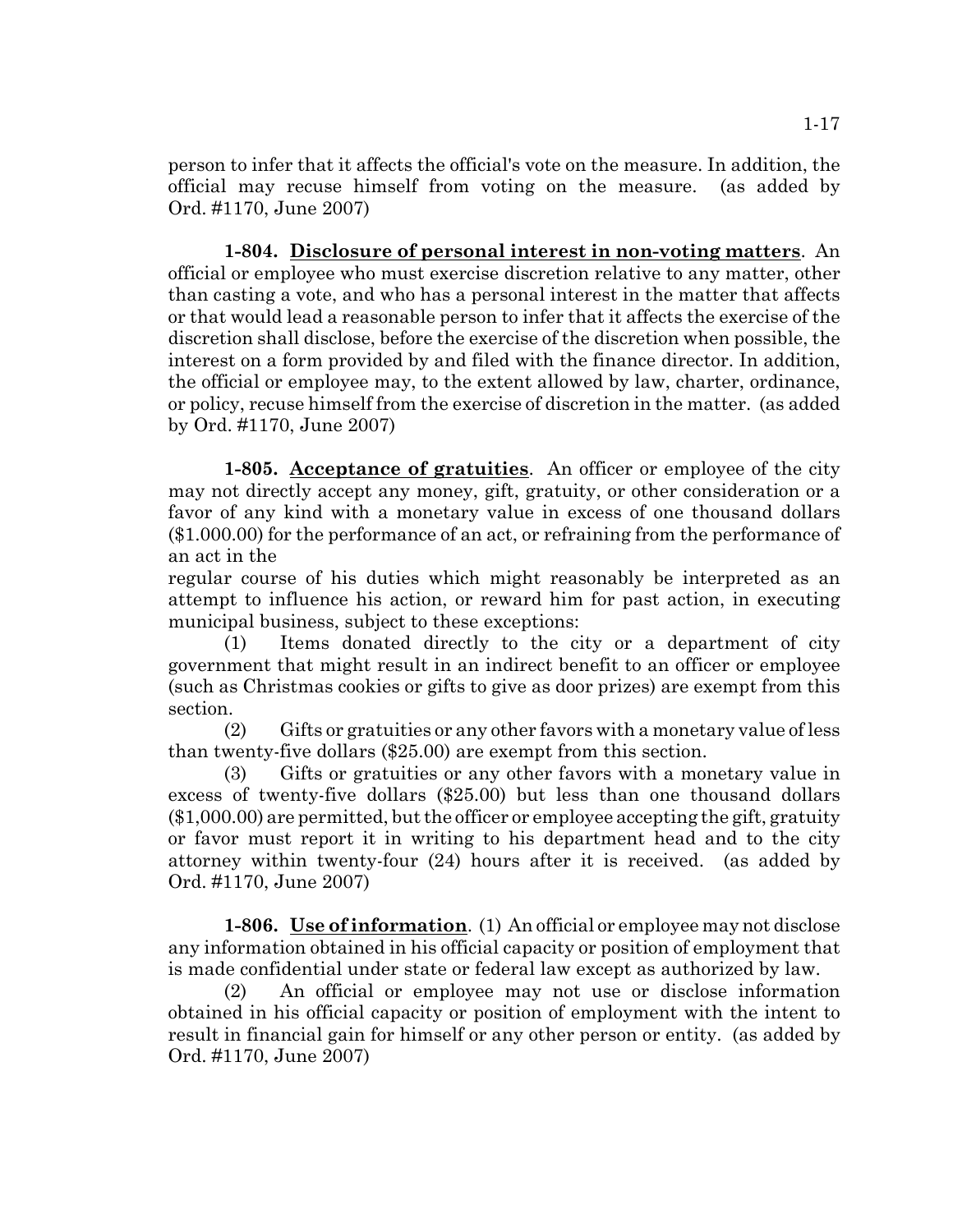**1-807. Use of municipal time, facilities, etc**. (1) An official or employee may not use or authorize the use of municipal time, facilities, equipment, or supplies for private gain or advantage to himself.

(2) An official or employee may not use or authorize the use of municipal time, facilities, equipment, or supplies for private gain or advantage to any private person or entity. (as added by Ord. #1170, June 2007)

**1-808. Use of position or authority**. (1) An official or employee may not make or attempt to make private purchases, for cash or otherwise, in the name of the city.

(2) An official or employee may not use or attempt to use his position to secure any privilege or exemption for himself or others that is not authorized by the charter, general law, or ordinance or policy of the city. (as added by Ord. #1170, June 2007)

**1-809. Ethics complaints**. (1) The city attorney is designated as the ethics officer of the city. Upon the written request of an official or employee potentially affected by a provision of this chapter, the city attorney may render an oral or written advisory ethics opinion based upon this chapter and other applicable law.

(2) (a) Except as otherwise provided in this subsection, the city attorney shall investigate any credible complaint against an appointed official or employee charging any violation of this chapter, or may undertake an investigation on his own initiative when he acquires information indicating a possible violation, and make recommendations for action to end or seek retribution for any activity that, in the attorney's judgment, constitutes a violation of this code of ethics.

(b) The city attorney may request the board of mayor and aldermen to hire another attorney, individual, or entity to act as ethics officer when he has or will have a conflict of interests in a particular matter.

(c) When a complaint of a violation of any provision of this chapter is lodged against a member of the board of mayor and aldermen, it shall either determine that the complaint has merit, determine that the complaint does not have merit, or determine that the complaint has sufficient merit to warrant further investigation. If the board determines that a complaint warrants further investigation, it shall authorize an investigation by the city attorney or another individual or entity chosen by the board of mayor and aldermen.

(3) The interpretation that a reasonable person in the circumstances would apply shall be used in interpreting and enforcing this code of ethics.

(4) When a violation of this code of ethics also constitutes a violation of a personnel policy, rule, or regulation the violation shall be dealt with as a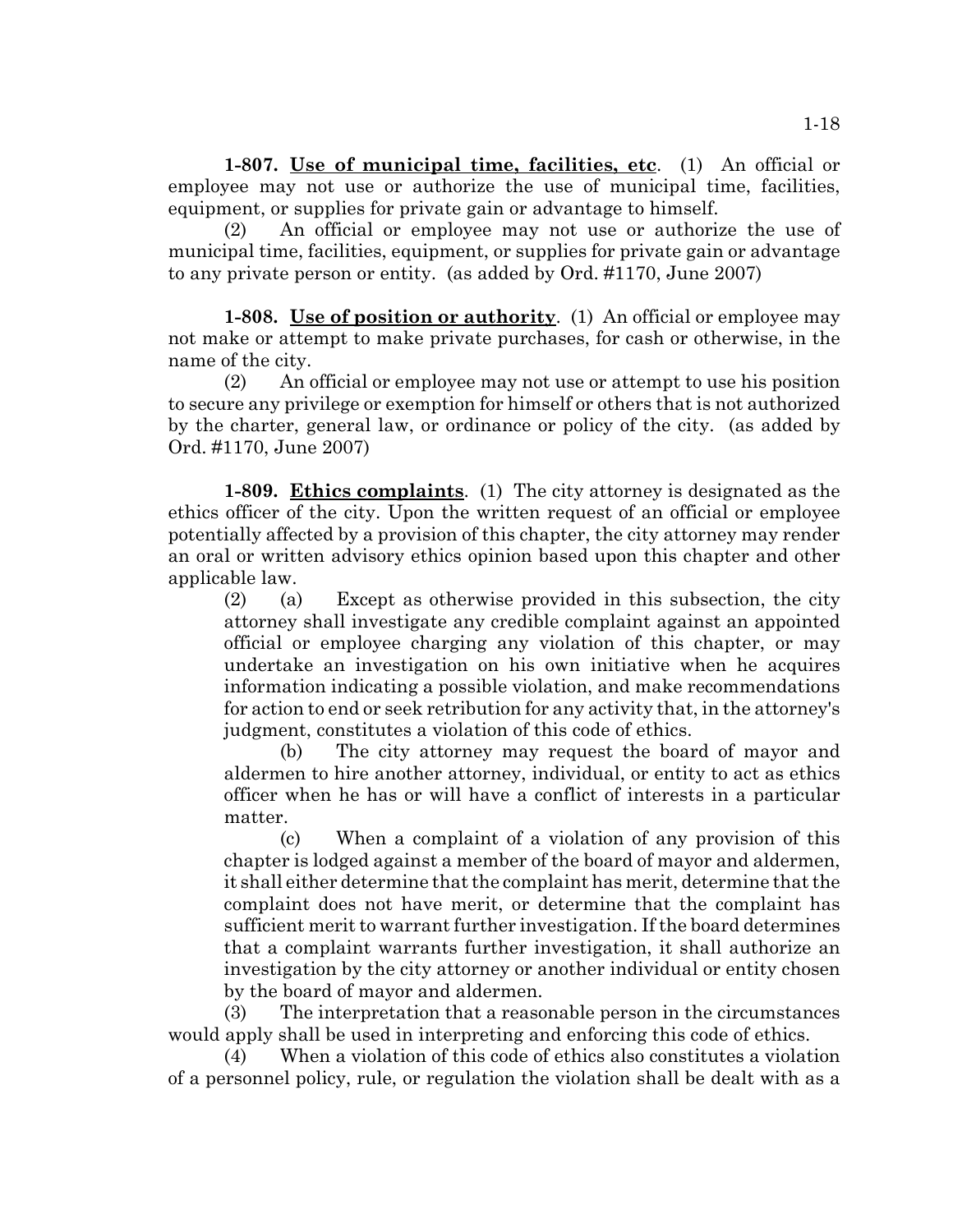violation of the personnel provisions rather than as a violation of this code of ethics. (as added by Ord. #1170, June 2007)

**1-810. Violations**. An elected official or appointed member of a separate municipal board, commission, committee, authority, corporation, or other instrumentality who violates any provision of this chapter is subject to punishment as provided by the municipality's charter or other applicable law, and in addition is subject to censure by the board of mayor and aldermen. An appointed official or an employee who violates any provision of this chapter is subject to disciplinary action. (as added by Ord. #1170, June 2007)